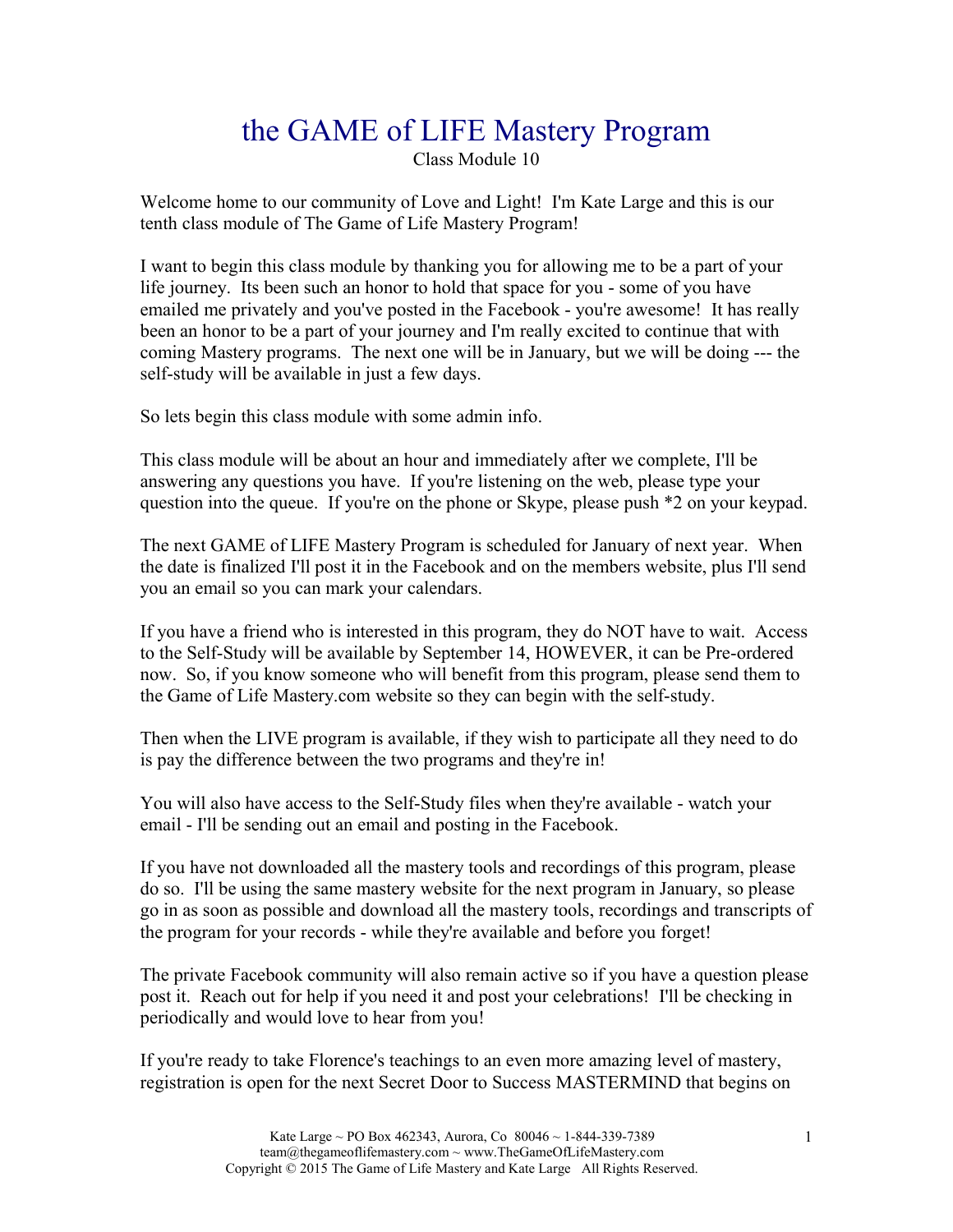September 28. This program is absolutely extraordinary - the life changing healing experiences we share together are incredibly powerful and truly life changing.

If you are looking for a small, intimate group - family like you've never experienced before, contact me. You'll be glad you did.

## **CLASS**

Okay, so this is our tenth class module and I trust that you've completed your homework to read Chapter 10, Denials and Affirmations and complete the Inside Assignments - and if you haven't do not beat yourself up. When the universe provides the time for you it will be the right time!

The basis of this program is to identify the energy you wish to BE in - the energy of happiness and joy - whatever that is for you. And as a human who may have been drowning in worry, frustration and feeling helpless and powerless at some level, you've longed for something better - something different.

When we began the program, you may not have known what it looked like, but your heart knew what it yearned for and it may have known what it would feel like to BE living a different life - you just had trouble accessing it.

You've completed this Game of Life Mastery Program - and I want to invite you to the next one and the next one and the next one - whatever fits into your schedule. And I want you to know that each new program will have its own magic for you - because each time you participate... you'll be at a higher vibration of energy and Florence's teachings will speak to you in a new way.

I have to tell you... I've read *The Game of Life* over and over and over --- and every time I read it I discover something new - something that I don't remember reading before and this happens... every----time....

This happens because we're at a higher vibration of understanding, --- and at this higher vibration the words and the energy of them are new - and exciting --- and it takes us to a new - explosive level of awareness that expands our energy of expectancy and possibility that we couldn't even have imagined before.

Florence tells us that we must open our hearts and minds to transcend the limitations of the reasoning mind. The energy of our planet fully supports you to shift into that higher vibration of love not only spiritually, but physically as well.

Be gentle with your body when you experience expansions of consciousness spiritually. Your body needs time to acclimate to the higher vibration - get more rest and drink lots of water to flow gently into the new vibration.

Florence tells us we each have within us consciousness of gold - of opulence, of prosperity, which brings riches into our lives. That consciousness of gold is the love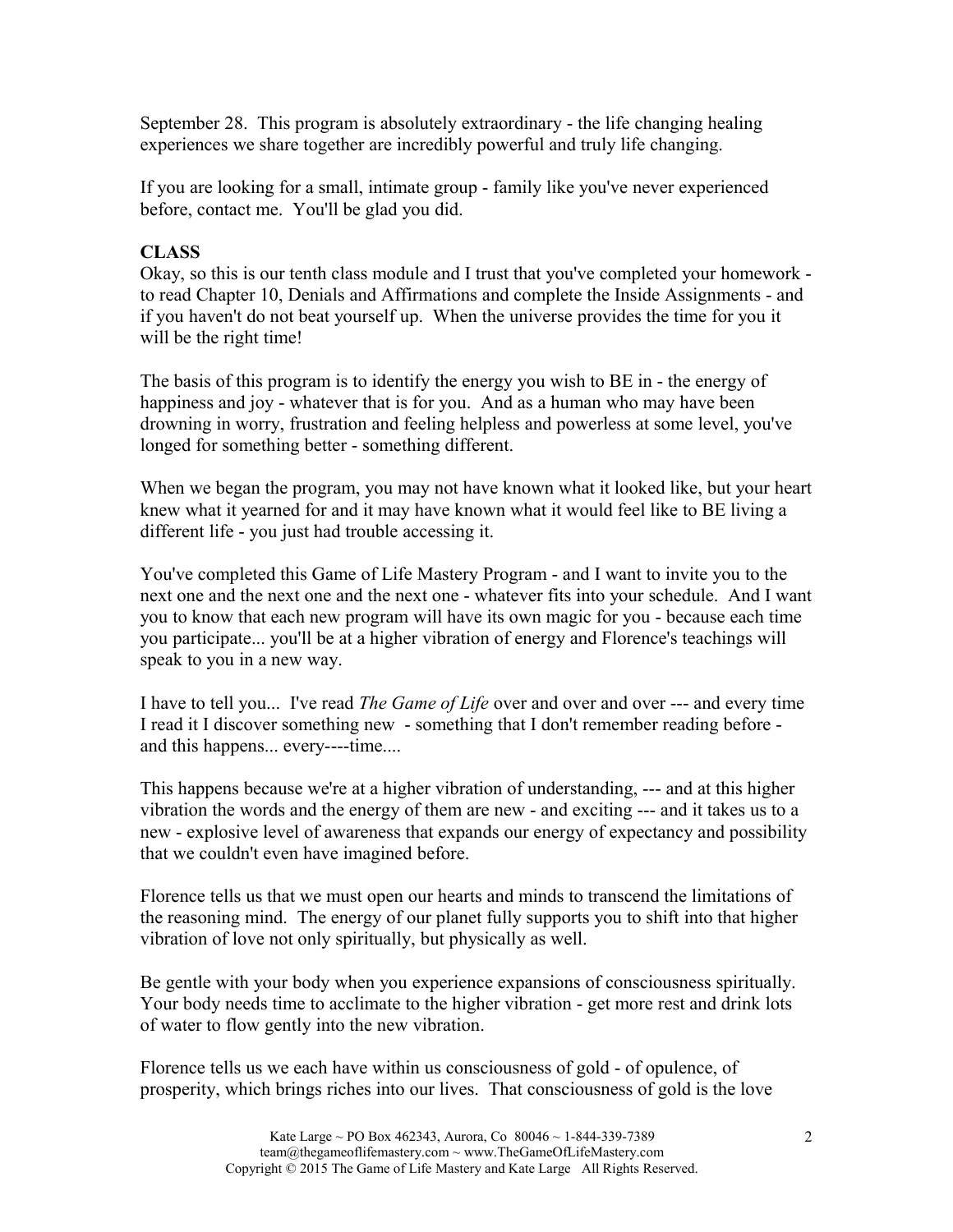energy within you of excited expectancy. And the more you consciously hold that golden possibility energy from the depths of your conscious and subconscious, the more quickly you'll manifest the desires of your heart that bring you joy - and you have the tools to do this.

### **Recap of the Mastery Program**

So first lets recap the tools of this program:

You've identified what resistance energy is and where you feel it in your body.

Resistance energy being that less than love feeling when you're not in agreement with a belief, someone or something. By now you're able to recognize it when it reveals its less than love energy to you.

If the resistance that's revealed is due to a belief, you know it stems from a neural pathway of belief that no longer serves you and you have to rewrite it. And to do that, use the "Rewrite Your Neural Pathway" process - you'll find that PDF file in the Mastery Tool Library.

If that resistance energy that you're feeling that's revealed to you through a life event or relationship, then you know to look within and ask your angels to show you the core of the energy - where the resistance energy originally stemmed from. You can use the "Angels Show Energy Core" method. That's excellent to heal it. That document is in the Mastery Tool Library.

Other tools you can use to address resistance energy to pull it into the light and heal it are:

- $\sim$  Jumpstart Your Power
- ~ Disconnect the Cords to Heal the Wounds of Your Heart
- $\sim$  Forgive the Unforgiven
- $\sim$  How to create your Heaven on Earth
- $\sim$  Shift Your Energy to Love and Healing Circle of Love those 2 meditations

To work more closely with your angelic team, you have guidance through: the Communicate with Your Angels audio program and I believe there's another angel program - Receive and Understand Messages from Your Angels and the Tap into Your Higher Self guided journey.

You've made the 5 Commitments to yourself to help you maintain your power. If you missed that call, the 5 Commitments are also in the Mastery Tool Library.

We've learned that our relationships with others are all about us and how to understand what to do when adversity with someone mirrors to us energy that makes us uncomfortable. Be sure to download the Master Loving Relationships program from the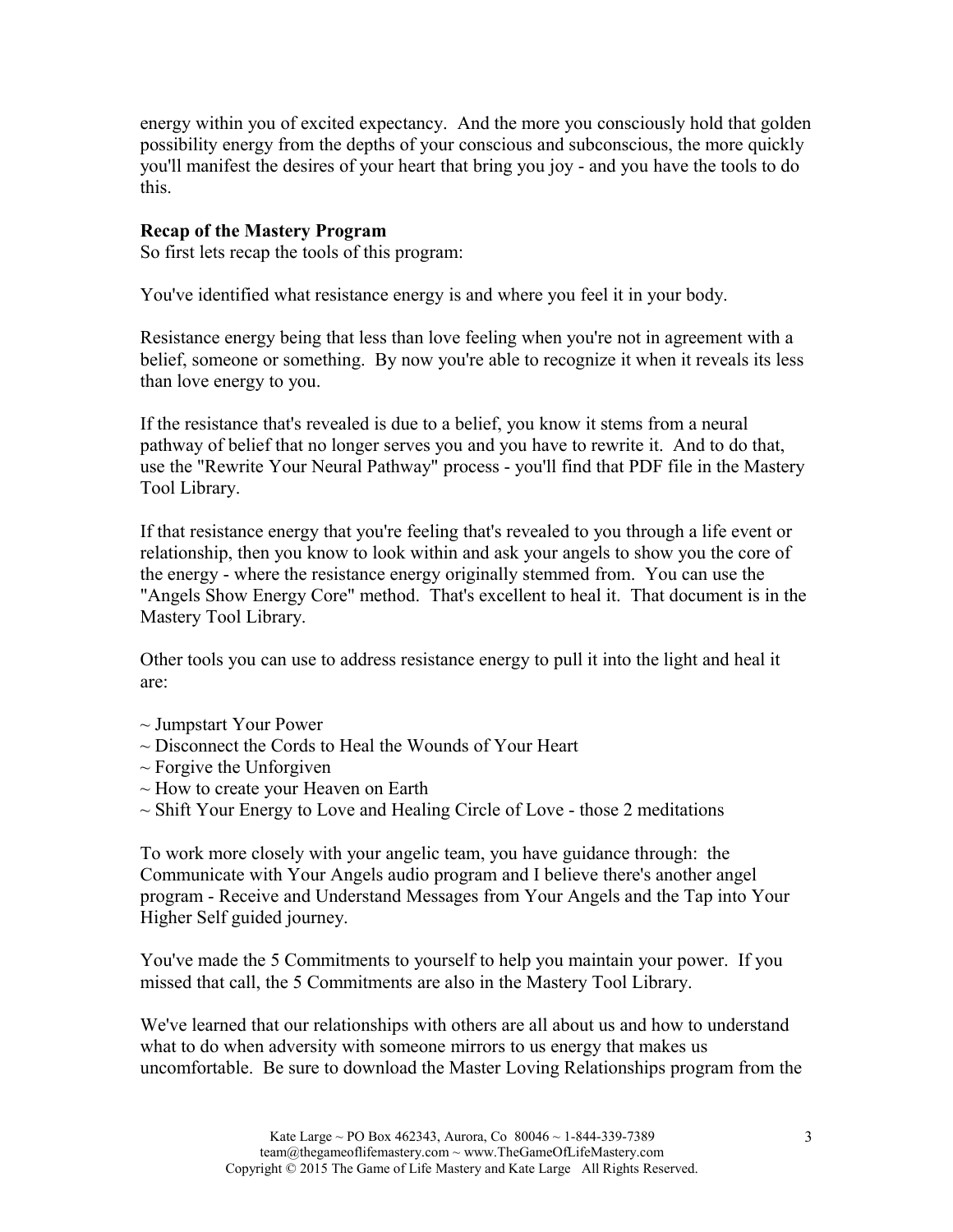Mastery Tool Library. Its a full program that will give you even deeper insight to the dynamics of relationships so you can easily create the highest possible outcome.

You've learned how to quiet your mind with Deepak Chopra's breathing exercise and how to ground quickly. Grounding yourself throughout your day will help you to maintain your energy level and your power.

If you haven't listened to the support of the Mastery Experts, be sure to do that - you'll be so glad you did! I've added a new Mastery Expert - Rachel Keene. Rachel is a spiritual and physical healing expert - she's my go to gal when I spiritually need a human hand of support. You'll want to be sure to listen to the chat I had with Rachel.

So be sure to go to the Mastery Tool Library on the members website and download everything!

You may only use a few, but be sure to download them all, in case you need them later. I don't know what tools I'll include in the next mastery program - some will be the same, some will be new and a few may not be included - so take them all in case you need something that isn't listed next time.

You now have all these tools and so many more in the form of guided journey meditations of loving energy, audio content, and transcripts - PLUS you have a Lifetime Membership to continue participating in this program.

And each time you do, you'll be at that higher vibration of energy and its like the whole program is new. I have to share with you that every time I present this program, my stuff comes up, too - we are as an onion - I'm at a higher vibration and something new comes up for me, but I know what to do with it. What comes up is ALWAYS uncomfortable and may be painful at first, but I recognize it for what it is - an expansion into a greater expression of me and I know how to process through it - I see where the energy's been holding me back -- and I use my tools to shift out of the energy... to heal it, disconnect from it and to really be catapulted into this whole new place of magical creation.

I invite you to come back and join me for the next program and the next program and the next program!

#### **Treatments**

So this class module is about Florence's treatments and molding shapeless matter into the physical form your heart desires.

Florence would "Treat" for people and her treatments were powerful. They were so powerful because Florence knew with every cell of her being that no matter what someone wanted to experience, it was already theirs at a higher plane of existence whether it was exactly what they had their eye on or something better - something for the highest good of all - she knew it was possible for them!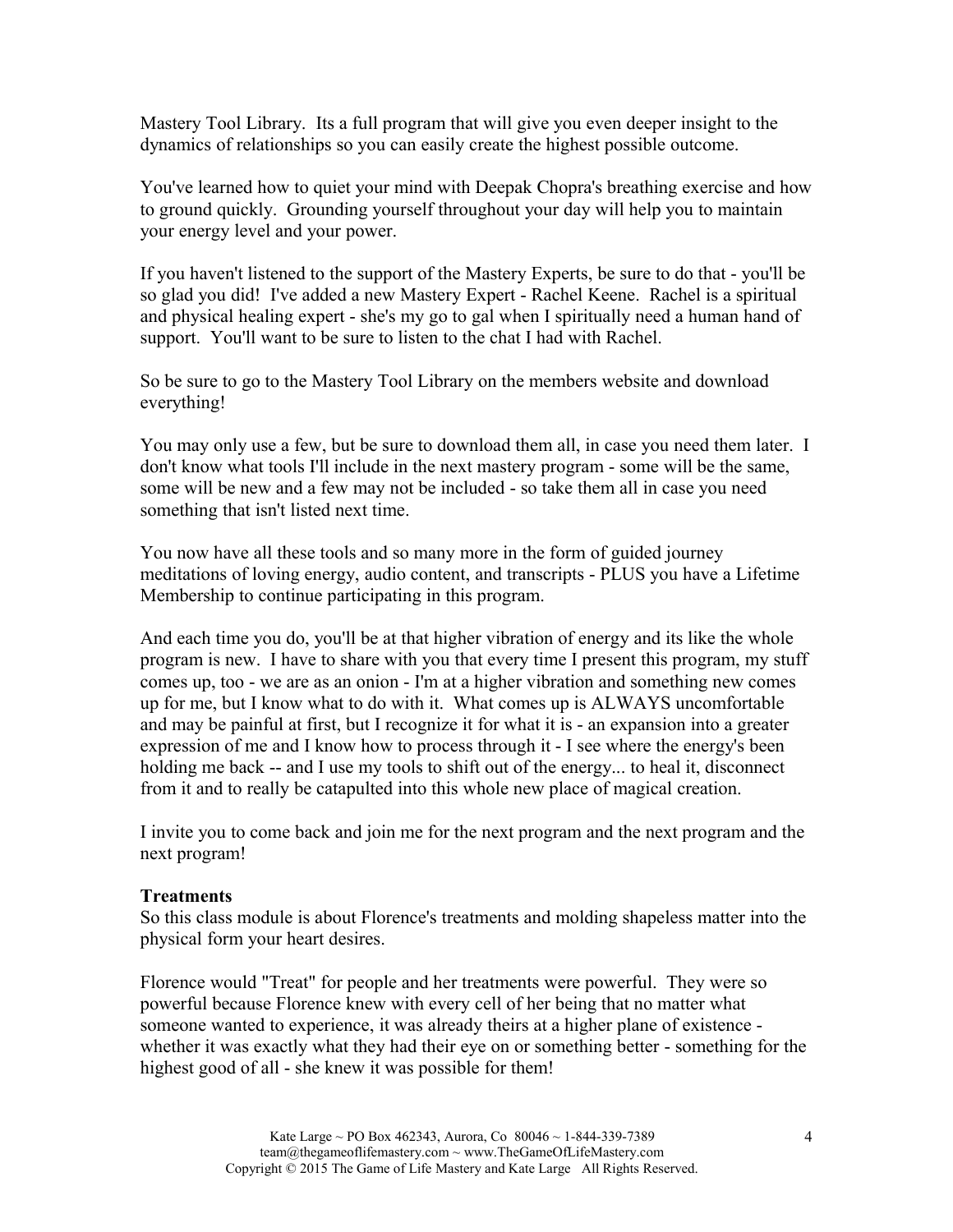What made her "Treatments" so powerful is the energy behind them.

We're going to do some treatments here in a few minutes, but I want to preface them with this:

I fully believe - with all my heart and BE-ing that whatever you wish to create as your new life or transform in your current life, is already made manifest at a higher plane of existence - it ALREADY has your name on it.

I have NO Doubt that you can not only have what you want, but its already yours - no matter what it is.

As we experience each treatment, embrace the joy filled energy you'd experience at already having received what we're treating for. Remember, the energy behind the treatment is what gives it life.

I BELIEVE you deserve whatever it is you wish to experience with every cell of my BEing, but I can't - can-not create it for you - YOU must hold the energy fully in your BEing in order to manifest what you want as your reality - but I'm right here supporting you, knowing you can do it! Together, we're the *Power of Two!*

If you cannot get to the energy of receiving what you want because there's resistance energy in the way, use the tools we discussed earlier to pull it into the light, face it, disconnect from it and heal it - then experience the treatment again - if you're still not achieving the energy of receiving what you want to experience, repeat pulling the resistance energy into the light to heal it.

REMEMBER - stuffing resistance energy is FAR MORE PAINFUL than pulling it into the light! AND... stuffing resistance energy is what blocks us from living the life we deserve to live - the life that's your birthright - one of joy, love and happiness!

Now I want to begin our first Treatment. We'll begin with treating for the Divine selection of your perfect self-expression. If you're already in the job or have the business of your dreams, then this treatment will expand that joy and happiness.

With the power of my belief in YOU, we begin.

#### **Treatment for Perfect Self-Expression**

First, I'm going to share with you the "Spoken Word of the Treatment" - I'm going to tell you what it is, then I'll say it slow enough for you to write it down. By writing it down, you'll access and anchor the energy.

Then we'll get settled into the intention and quiet our minds, then we'll shift powerfully into the higher vibration of love creation energy. When we do this, allow yourself to experience whatever is revealed to you - whatever it is - whatever you see, whatever you hear, whatever you know in your heart - just allow yourself to experience it.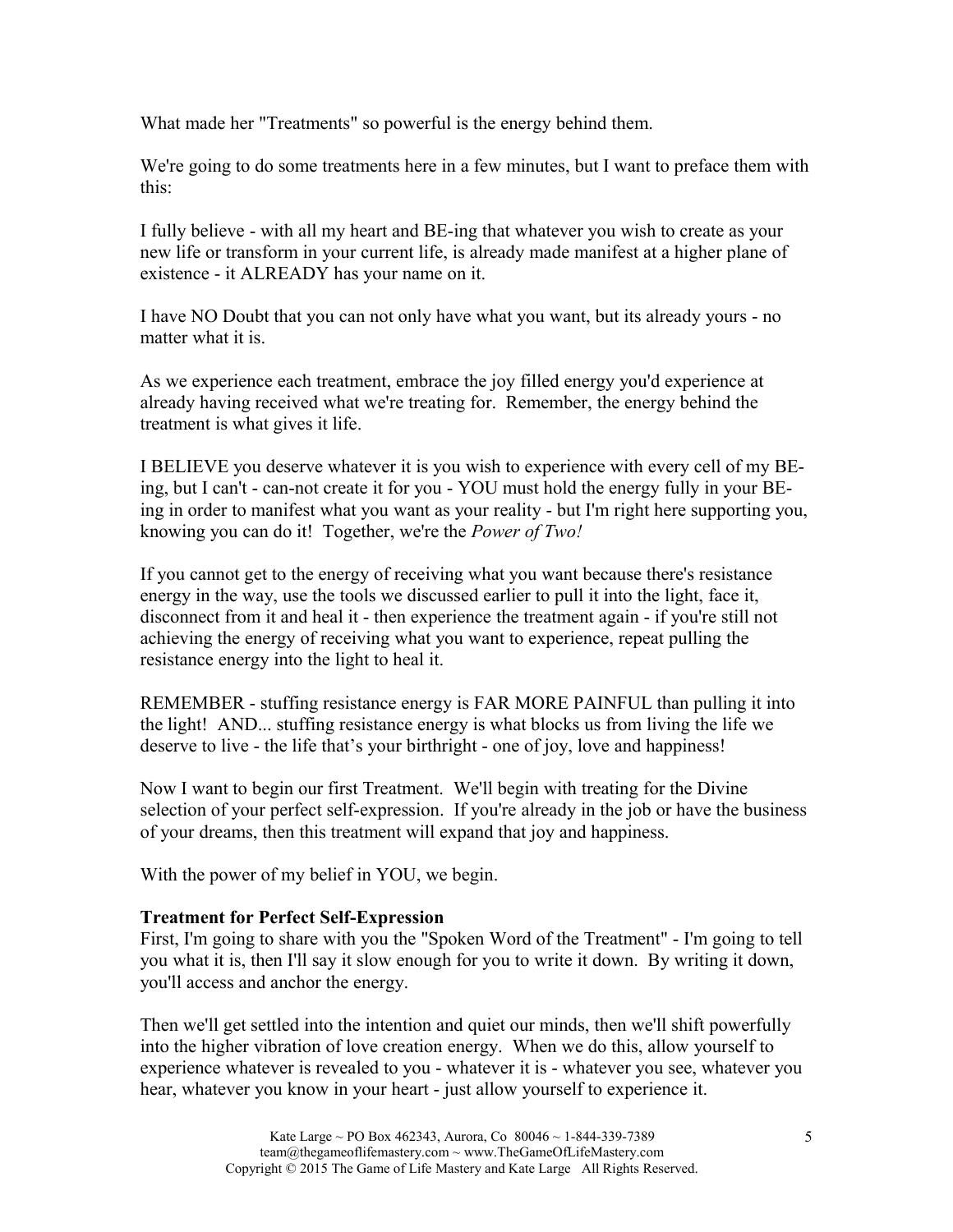So... I'll speak the word for the group, then speak the word slowly - personifying it - so you can write it down...

Again, allow yourself to take in any guidance you receive during the Treatments.

And we'll begin:

I speak the word for The Game of Life Mastery community...

*Infinite Spirit, release the brilliant genius within each member of The Game of Life Mastery Community. Open the way for the Divine Design of perfect self-expression to now manifest, under grace in a perfectly miraculous way. For the highest good of all thank you, thank you, thank you!*

Okay... so write down this personalized version...

Infinite Spirit, release the brilliant genius within me. Open the way for the Divine Design of my perfect self-expression to now manifest as mine, under grace in a perfectly miraculous way. For the highest good of all thank you, thank you, thank you!

Now we'll quiet our mind....

*Place your feet flat on the floor. With your hands gently in your lap and eyes closed, focus your attention on the beating of your heart.*

*Now shift your focus to gratitude of the blessings in your life. Embrace what you're grateful for and breathe into the gratitude.*

*Ask yourself these questions: Who am I? What do I want? What's my purpose? What makes me happy?*

*Now simply allow yourself to be aware of your physical body. Your hands in your lap – your feet on the floor.*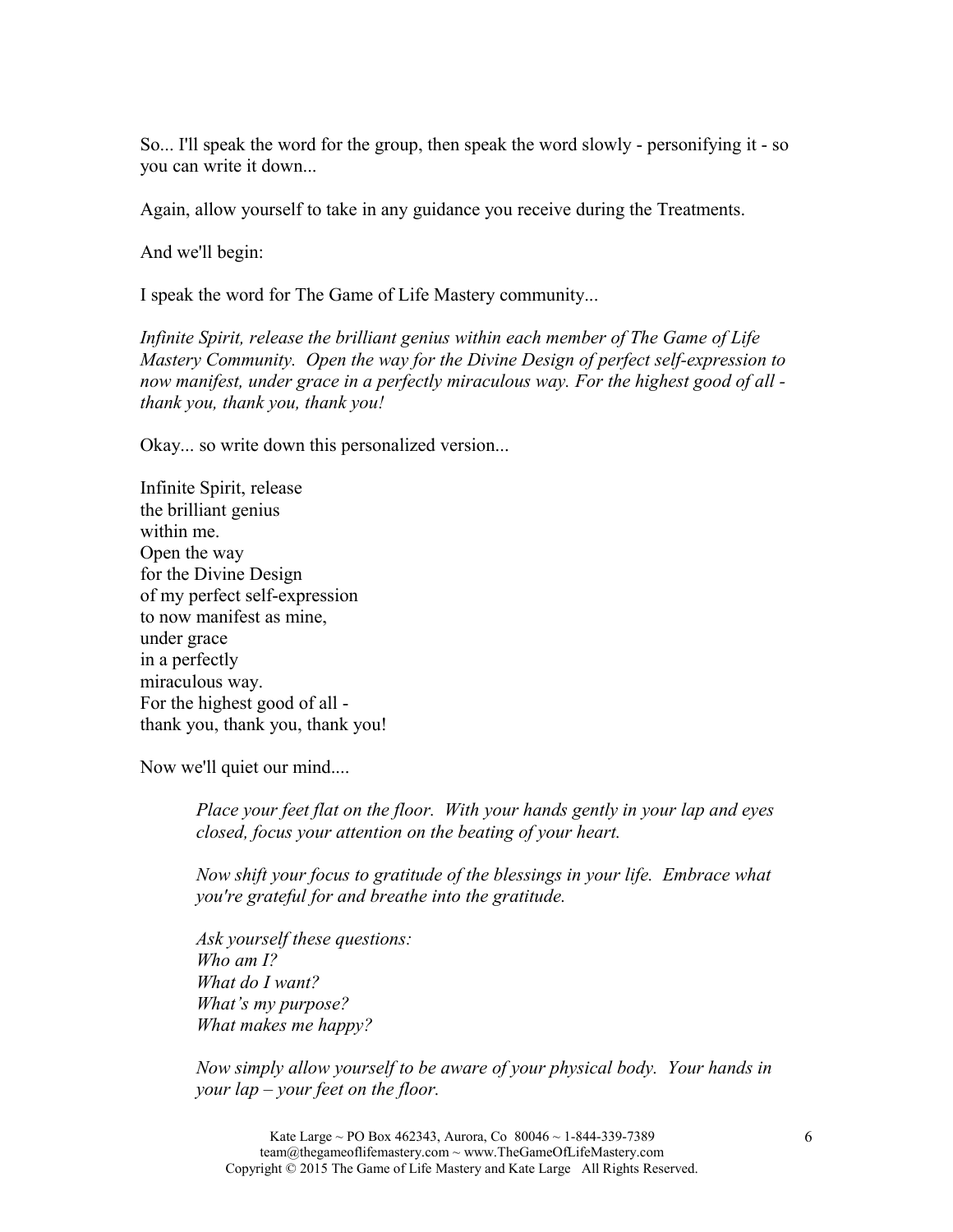*Now focus again on your heart – allow yourself to hear the beating of your heart as a sound or feel it as a sensation.*

*Take a deep breath...*

Now we're going to GROUND into the highest vibration of love possible - connecting to your immediate supply... --- accessing your creation energy....

Take a deep breath and with your eyes closed....

Allow yourself to see in your mind's eye your massive oak grounding tree...

Your grounding tree is of the essence of your perfect self-expression and welcomes you with great love.

Take a deep breath and step into the spiritual essence of the tree.

Allow your feet to go down into the roots of the tree...

Down through the soils, water and rocks, down to the core light of loving, prosperity at Mother Earth's center...

Now pull the powerful possibility of love back up through the rocks, soils and water to your feet....

up your legs...

to your heart...

The branches of your mighty oak tree open wide to the breath of God.

With open heart and arms, we tap into the essence of creation from deep within...

Breathe deeply and pull into your heart, through your breath, the joy of fulfilling your true potential through your perfect self-expression...

Infinite Spirit, release the brilliant genius within me. Open the way for the Divine Design of my perfect self-expression to now manifest as mine, under grace in a perfectly miraculous way. For the highest good of all - thank you, thank you, thank you!

The angels of love, light and perfect self-expression join you in your oak tree of loving possibility - bringing with them the energy of limitless creation - allow yourself to feel them come in close... fully supporting you to BE limitless possibility in all directions of time - from within to without...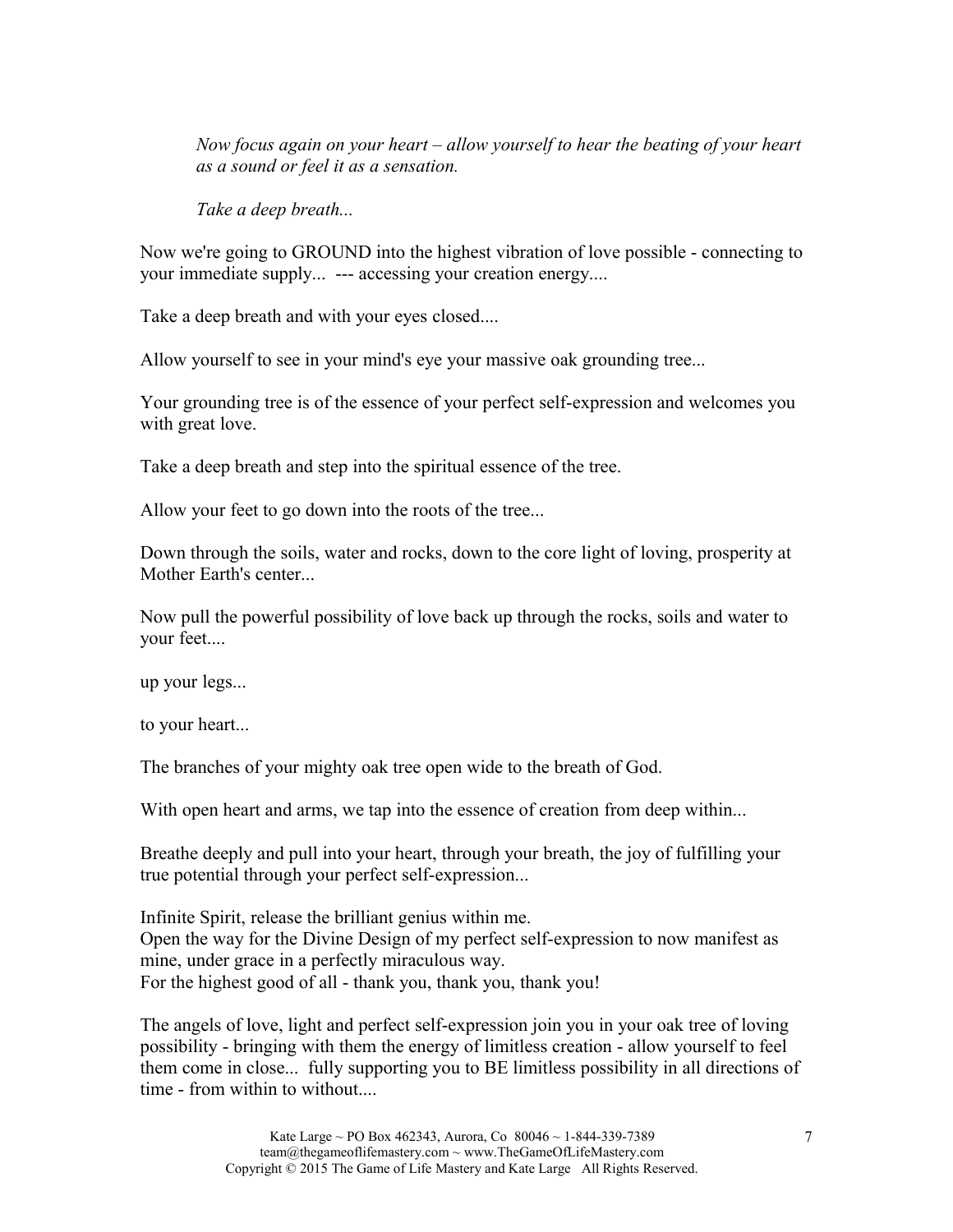Now ask the angelic beings of light - the essence of God that hold you safe - ask for your Divine Life Pathway to be illuminated before you.

Take a deep breath accessing your creation energy.

Breathe in deeply of the joy it would bring you to experience perfect self-expression in whatever form that is!

Take another deep breath and allow the bright light of the life force energy of Creation within you to expand bigger... and brighter...

until your entire body is filled with the brilliant bright light of creation energy...

Allow yourself to FEEL how awesome it is to experience perfect self-expression - from within to without....

Firmly anchor and claim your perfect self-expression - all that is yours by Divine Right!

Breathe into every cell of your BE-ing how magnificently awesome it IS to experience work that you love!

Now.... take a deep breath... and allow the brilliant light of creation energy that you are to expand up through the branches of the tree - up high...

*Your beacon of light shines brightly to magnetize to you* the perfect self-expression that makes your heart sing with joy...

Take a DEEP Breath... and repeat after me using the voice of the life force energy of creation:

Infinite Spirit, Release the brilliant genius within me. Open the way for the Divine Design of my perfect self-expression to now manifest as mine, under grace in a perfectly miraculous way. For the highest good of all - thank you, thank you, thank you!

Embrace in deep gratitude, the perfect position of self-expression that is yours by Divine Right.

How Awesome is it to experience your perfect self-expression? Even if you don't know what it looks like... FEEL the joy surge through your body...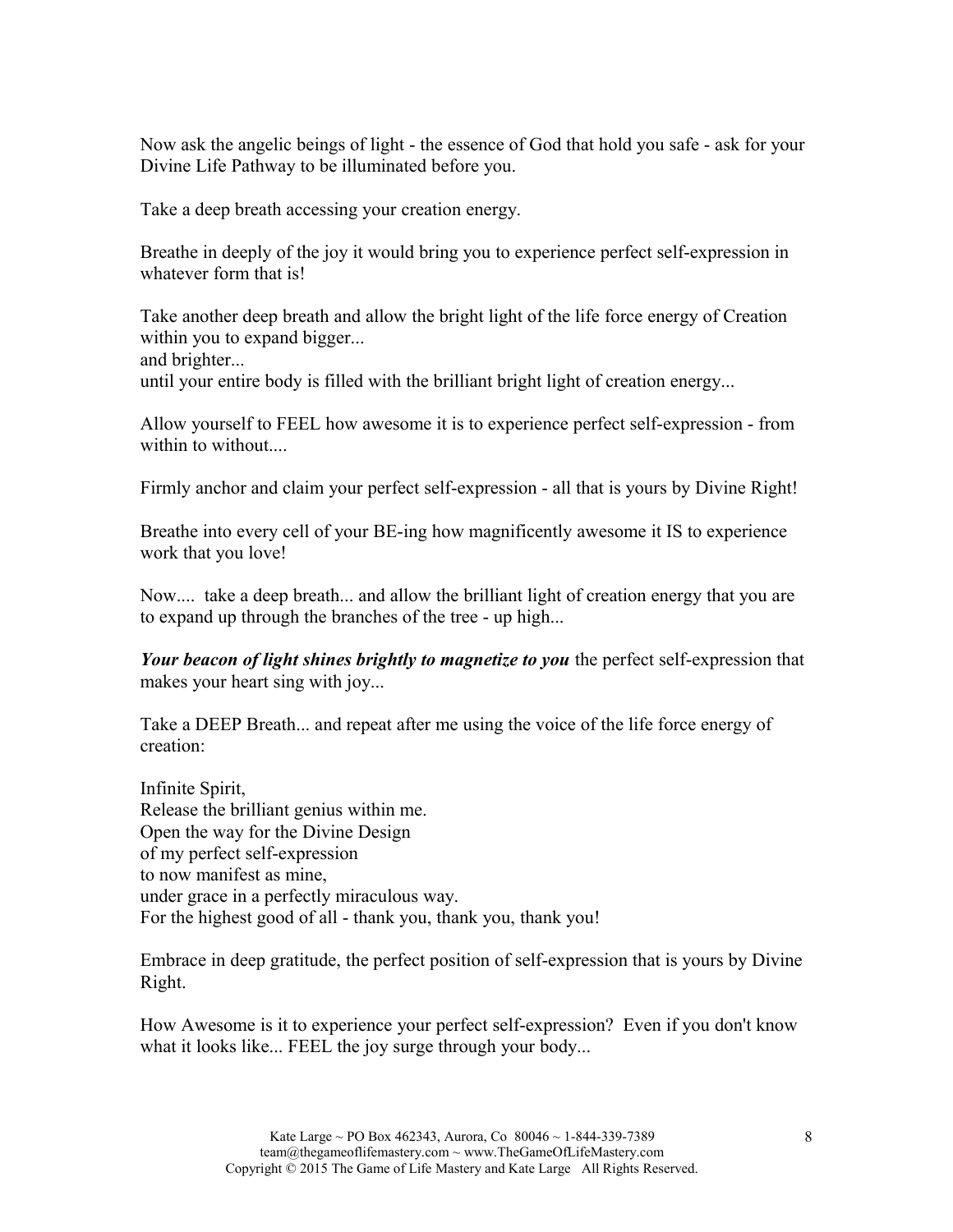Allow roots from your feet to go deep down into the soils of Mother Earth, down through the rocks, the clay, the water - down to the core healing light of possibility at her center. Pull that loving light back up through the soils to your feet, up your legs, to your heart.

Now... Take a deep breath, thanking your angelic assistants... and bring back with you.... the brilliant love light - the limitless possibility of creation as you step out of the grounding tree and when you're ready... open your eyes.

Infinite Spirit, release the brilliant genius within the Game of Life Mastery Community. Open the way for the Divine Design of perfect self-expression to now manifest, under grace in a perfectly miraculous way. For the highest good of all - thank you, thank you, thank you!

Give us a definite lead, let us know if there is anything for us to do!

I hold you in the light of experiencing your perfect self-expression - what is yours by Divine Right - under grace, in a miraculous way!

So Be It - and it IS!

Demand a lead to guide you to any action steps that may be necessary to bring your perfect self-expression to fruition. Then be OPEN to what that lead may be - you may have been shown one during the Treatment. Use the time of Distracted Concentration to open the way for your lead to register in your consciousness. That time - that Distracted Concentration is time that you're focusing on something, but its not brain surgery - like doing dishes, or vacuuming or taking a bath - let whatever comes in, to come in and recognize it for the guidance that it is.

Your power is in BEing non-resistant - fear holds resistance - allow yourself to be as the flow of water - completely non-resistant...

In Divine Mind there is only completion; therefore, your demonstration is completed as your perfect work, your perfect home, your perfect self-expression, your perfect wealth without fear, doubt or anxiety at any level.

## **Treatment for the Perfect Home**

Now we'll experience a Treatment for the perfect home - I wasn't going to do this tonight, but we are. Your perfect home may be a new home, or remodeling the one you have, OR it could be improving the relationships within your home - whatever the perfect home means to you - YOUR version of the perfect home.

Allow yourself to take in any guidance you may receive during the Treatment.

I speak the word for The Game of Life Mastery community...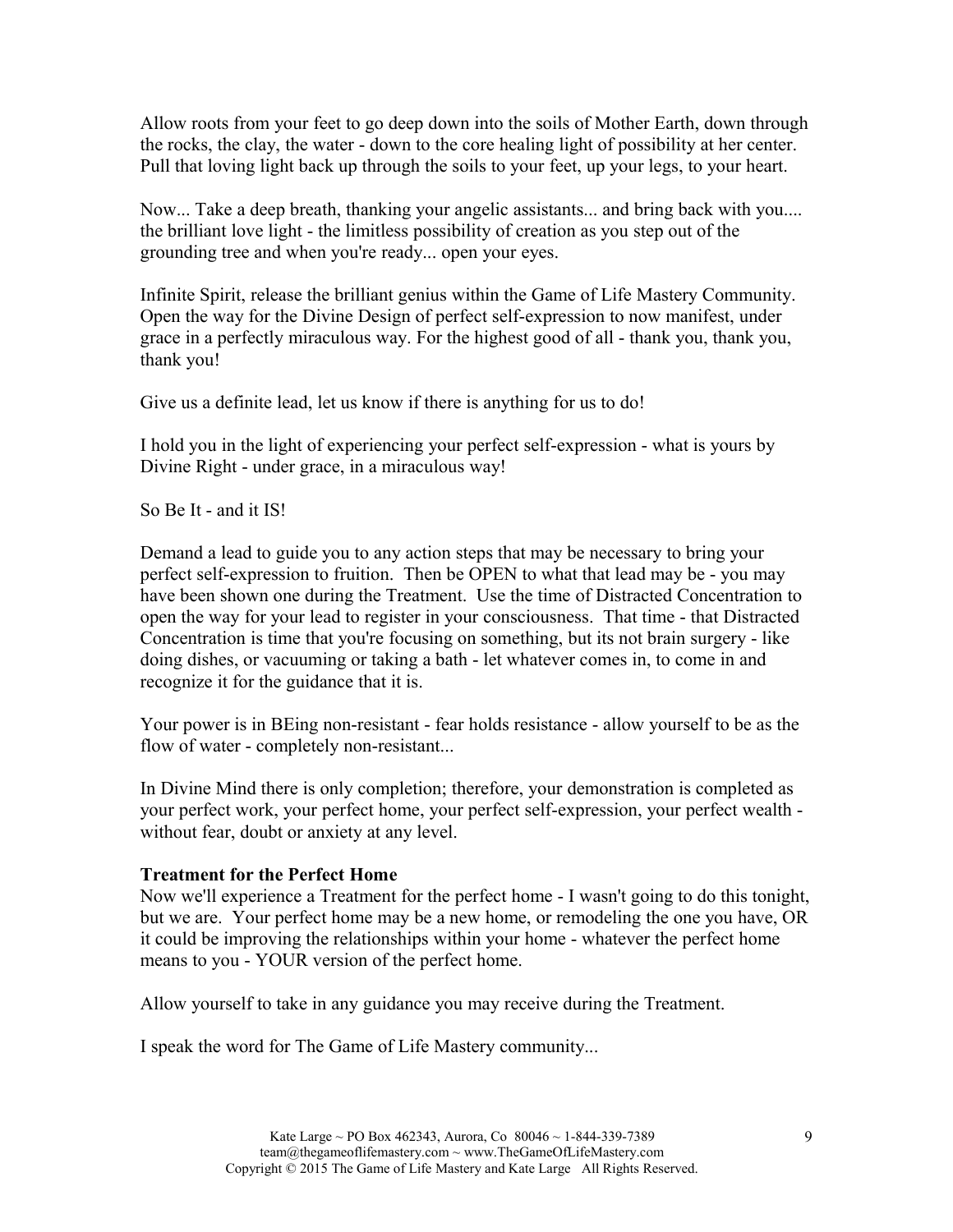Infinite Spirit, open the way for the Game of Life Mastery Community to live in their perfect home - the home that is ours by Divine Right. I give thanks it now manifests under grace in a perfectly miraculous way. For the highest good of all - thank you, thank you, thank you!

Please write down this personalized version...

Infinite Spirit, open the way for me to live in my perfect home that's mine by Divine Right. I give thanks it now manifests under grace in a perfectly miraculous way. For the highest good of all thank you, thank you, thank you!

Now we're going to GROUND into the highest vibration of love possible - connecting to our immediate supply... - accessing creation energy....

Take a deep breath and with your eyes closed....Allow yourself to see in your mind's eye your beautiful grounding tree...

Your grounding tree is of the essence of your perfect home and welcomes you with great love. Take a deep breath and step into the spiritual essence of the tree.

Allow your feet to go down into the roots of your grounding tree...

Down through the soils, water and rocks, down to the core light of loving, prosperity at Mother Earth's center...

Now with a deep breath pull the loving energy of creation back up through the rocks, soils and water to your feet.... up your legs... to your heart...

The branches of your mighty oak tree of prosperity open wide to the breath of God.

With open heart and arms, we access the essence of creation from deep within...

Breathe deeply and pull into your heart, through your breath, the joy of fulfilling your true potential through living in your perfect home – the home that is yours by Divine Right...

Infinite Spirit, open the way for me to live in my perfect home that is mine by Divine Right. I give thanks it now manifests under grace in a perfectly miraculous way. For the highest good of all - thank you, thank you, thank you!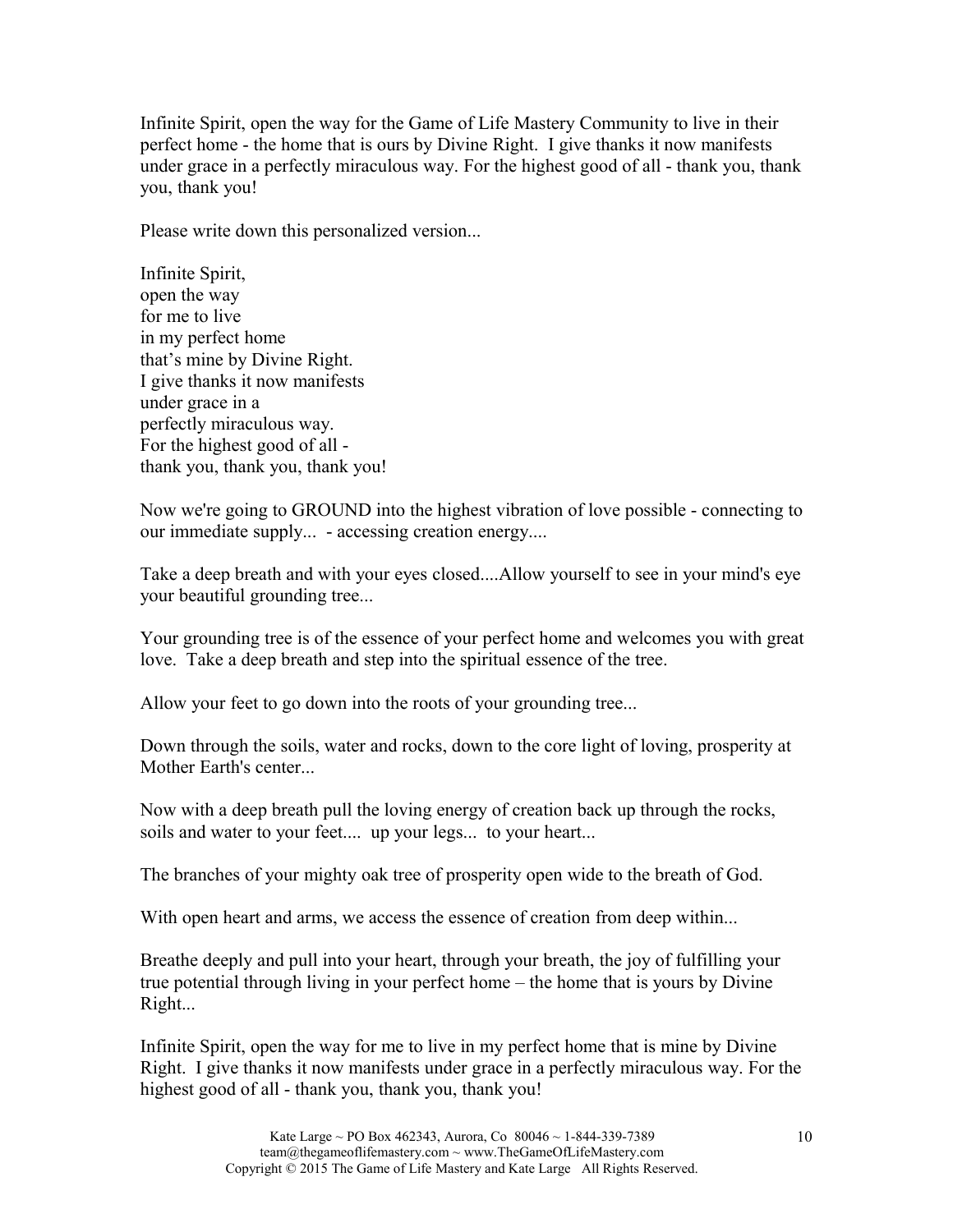The angels of love and light join you in your oak tree of loving possibility - bringing with them the energy of limitless creation - allow yourself to feel them come in close... fully supporting you to BE limitless possibility in all directions of time - from within to without....

Take a deep breath and access your bay of creation energy that is yours to create your perfect home.

Breathe in deeply of the joy it would bring you to live in your perfect home!

Take another deep breath and allow the bright light of the life force energy of Creation within you to expand bigger...

and brighter...

until your entire body is filled with the brilliant vibration of the energy of your perfect home...

Allow yourself to FEEL how awesome it is to live in your perfect home!

Firmly anchor and claim your perfect home - the one that is yours by Divine Right!

Breathe into every cell of your BE-ing how magnificently awesome it IS to live in your perfect home!

Now.... take a deep breath... and allow the brilliant light of creation energy that you are to expand up through the branches of the tree...

*Your beacon of light shines brightly to magnetize to you* the perfect home that's yours...

Take a DEEP Breath... and repeat after me using the voice of the life force energy of creation:

Infinite Spirit, open the way for me to live in my perfect home that is mine by Divine Right. I give thanks it now manifests under grace in a perfectly miraculous way. For the highest good of all thank you, thank you, thank you!

Embrace in deep gratitude, the perfect home that's yours by Divine Right.

How Awesome is it to live in your perfect home?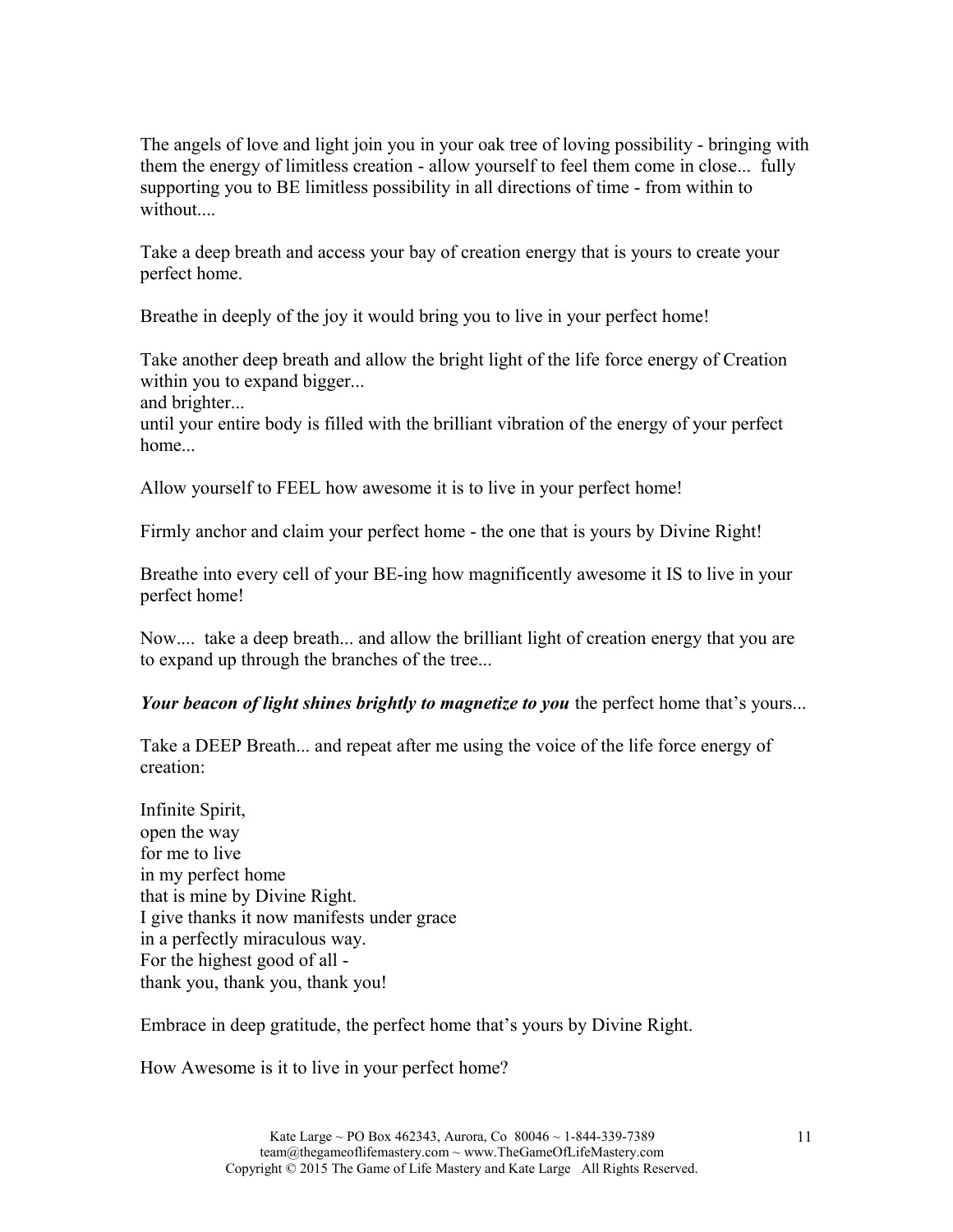Allow roots from your feet to go deep down into the soils of Mother Earth, down through the rocks, the clay, the water - down to the core healing light of love at her center. Pull that brilliant light back up through the soils to your feet, up your legs, to your heart.

Now... Take a deep breath, thanking your angelic assistants... and bring back with you.... the loving vibration of your perfect home as you step out of the grounding tree and when you're ready... open your eyes.

Infinite Spirit, open the way for me to live in my perfect home that's mine by Divine Right. I give thanks it now manifests under grace in a perfectly miraculous way. For the highest good of all - thank you, thank you, thank you!

Give us a definite lead; let us know if there is anything for us to do!

I hold you in the light of living in your perfect home - the home that's yours by Divine Right - under grace, in a miraculous way!

So Be It - and it IS!

Demand a lead to guide you to any action steps that may be necessary to create your perfect home. Then be OPEN to what that lead may be. Use that time of Distracted Concentration to open the way for your lead to register in your consciousness.

When you get clear on what it is you want to create or transform in your life, shift your energy to what it would FEEL like to be, do or have what it is you want, and know you're not faking it or lying to yourself. You're planting the seeds of a new reality!

Hold fast to the vision of seeing yourself in your mind's eye enjoying what it is you wish to create. Maintain the excited, expectant joy filled energy that experiencing what you want gives you --- and what you want manifesting as your reality will be inevitable!

## **Treatment for Loving Relationship**

So... now we'll experience a Treatment for the perfect loving relationship - this may be with a partner - a new partner, or the partner you have, or your children or improving the relationships with co-workers, friends or extended family - whatever the perfect loving relationship means to you. When we get to the part of claiming the specific loving relationship you want - I'll supply the template, but you personalize it in the way that claims the relationship you want - an example is:

\* a loving relationship with a life partner or

\* a loving relationship with a daughter or son or co-worker or boss or friend or other family member

I'll use Life Partner, but you change it to whatever relationship you want to treat for.

Allow yourself to take in any guidance you may receive during the Treatment.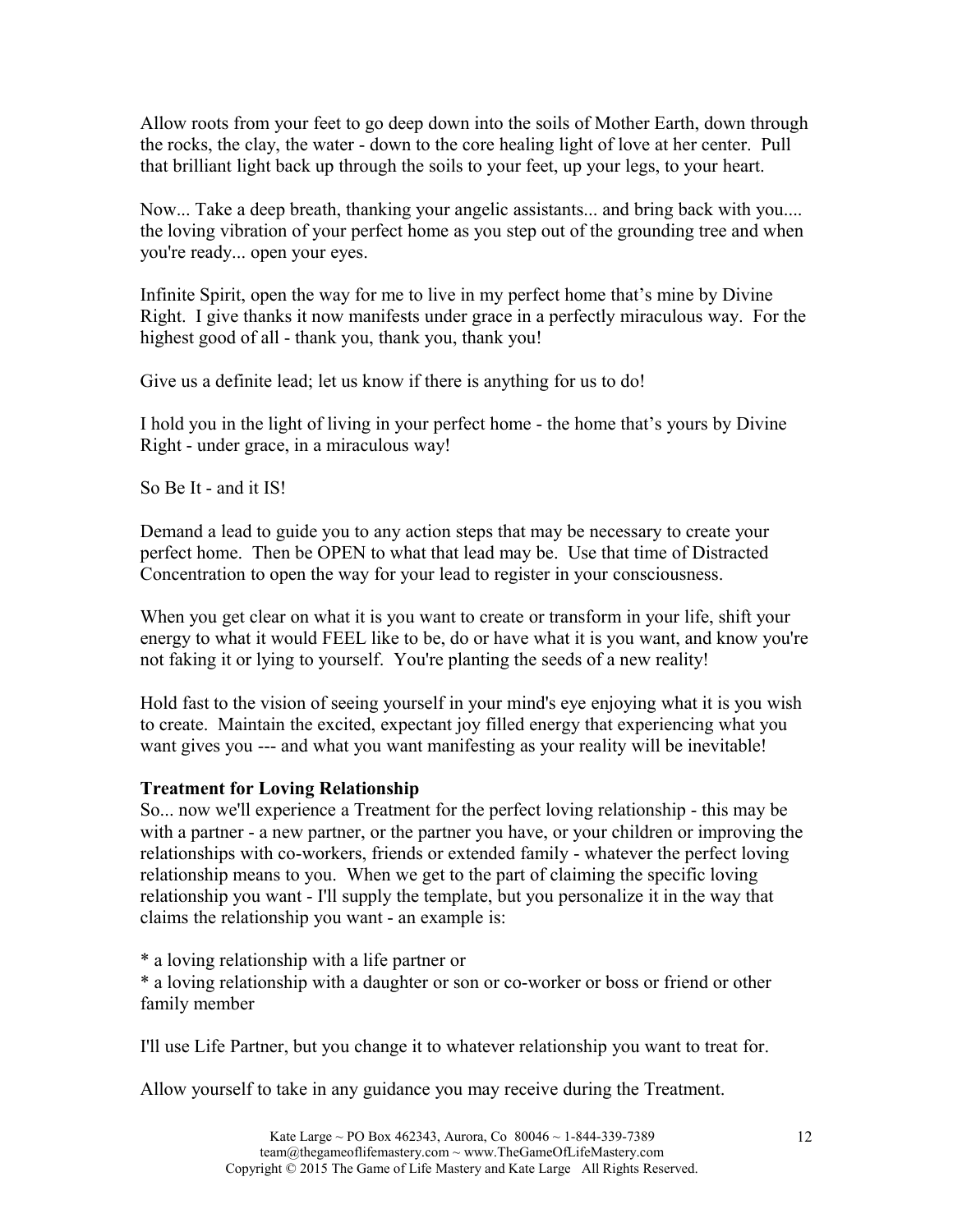And I'll begin by speaking the word for The Game of Life Mastery community...

Infinite Spirit, open the way for the Game of Life Mastery Community to experience loving relationships - the loving relationship that is ours by Divine Right. I give thanks it now manifests under grace in a perfectly miraculous way. For the highest good of all thank you, thank you, thank you!

Please write down this personalized version...

Infinite Spirit, open the way for me to experience a loving relationship of honor and respect with my life partner the partner that's mine by Divine Right. I give thanks this relationship now manifests under grace in a perfectly miraculous way. For the highest good of all thank you, thank you, thank you!

Now we're going to GROUND into the highest vibration of love possible - connecting to our immediate supply… accessing our creation energy....

Take a deep breath and with your eyes closed allow yourself to see in your mind's eye your mighty oak grounding tree...

Your grounding tree is of the essence of the loving relationship you long for and welcomes you with great love.

Take a deep breath and step into the loving spiritual essence of the tree and allow your feet to go down into the roots of the tree...

Down through the soils, and the water and the clay, down to the core light of loving light energy at Mother Earth's center...

Now pull the loving light energy of Mother Earth back up through the rocks, soils and water, to your feet.... up your legs... to your heart...

The branches of your mighty oak tree open wide to the breath of God.

With open heart and arms, we access the essence of love creation from deep within...

Breathe deeply and pull into your heart, through your breath, the joy of fulfilling your true potential through BE-ing -- giving love to, and receiving love from your life partner the life partner that's yours by Divine Right...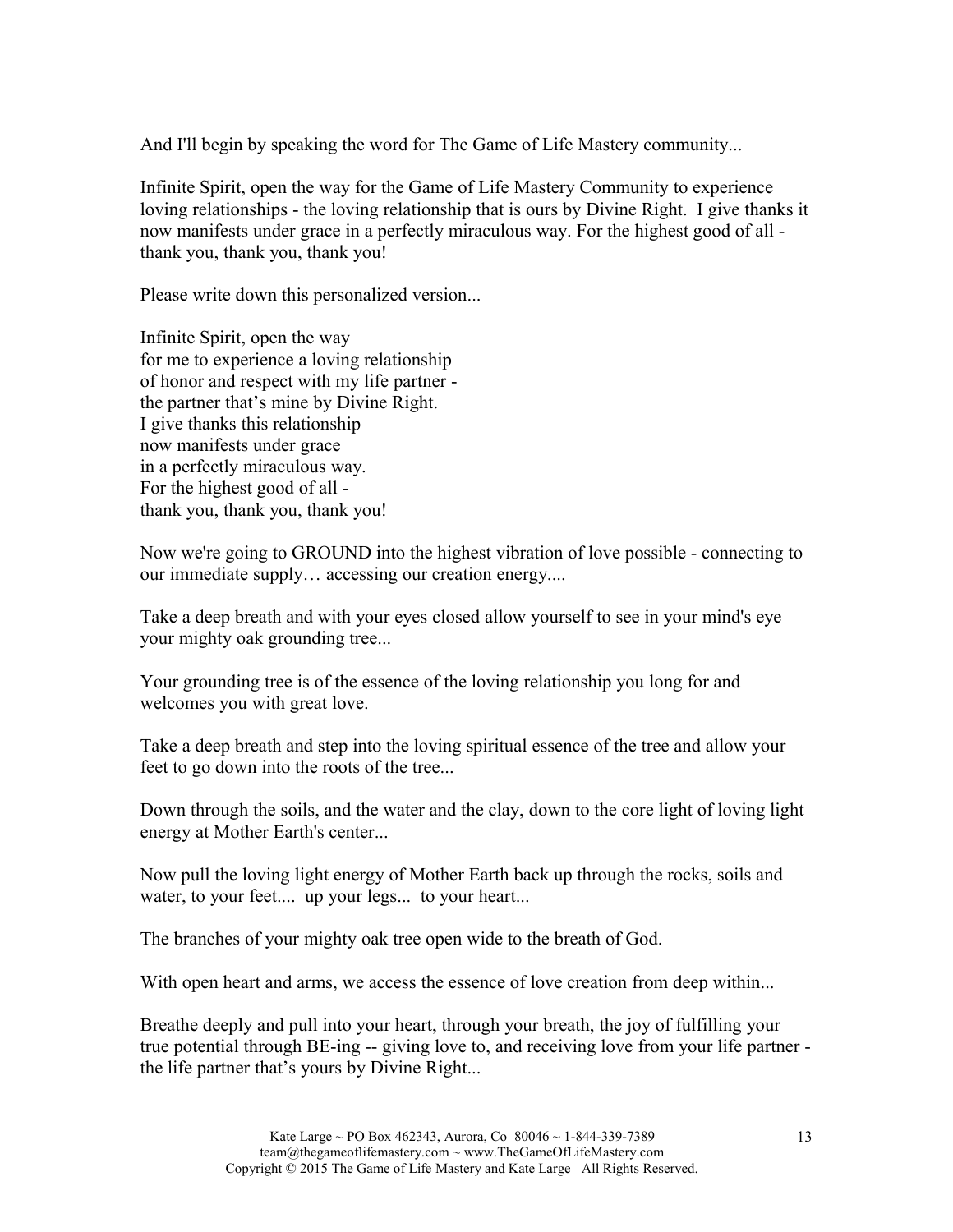Infinite Spirit, open the way for me to experience a loving relationship of honor and respect with my life partner - the partner that's mine by Divine Right. I give thanks this relationship now manifests under grace in a perfectly miraculous way. For the highest good of all - thank you, thank you, thank you!

The angels of love join you in your oak tree of loving relationships - bringing with them the energy of limitless creation - allow yourself to feel them come in close... fully supporting you to BE limitless loving relationship magnets in all directions of time - from within to without....

Take a deep breath and access your loving creation energy that's yours to create your loving relationship with your life partner.

Breathe in deeply of the joy it would bring you to live in joy, love, honor and respect with your perfect life partner!

Take another deep breath and allow the bright light of the life force energy of Creation within you to expand bigger... and brighter... until your entire body is filled with the brilliant vibration of the energy of your perfect loving life partner relationship...

Allow yourself to FEEL how awesome it is to experience giving and receiving love from your Life Partner!

Firmly anchor and claim your loving Divine Life Partner - the one that's yours by Divine Right!

Breathe into every cell of your BE-ing how magnificently awesome it IS to give and receive love from your perfect Divine Life Partner!

Now.... take a deep breath... and allow the brilliant light of creation energy that you are to expand up through the branches of the tree...

*And you become a beacon of light shining brightly to magnetize to you* the perfect life partner that loves honors and respects you - the Life Partner that is yours...

Take a DEEP Breath... Repeat after me using the voice of the life force energy of creation within you:

Infinite Spirit, open the way for me to experience a loving relationship of honor and respect with my life partner the partner that's mine by Divine Right. I give thanks this relationship now manifests under grace in a perfectly miraculous way. For the highest good of all -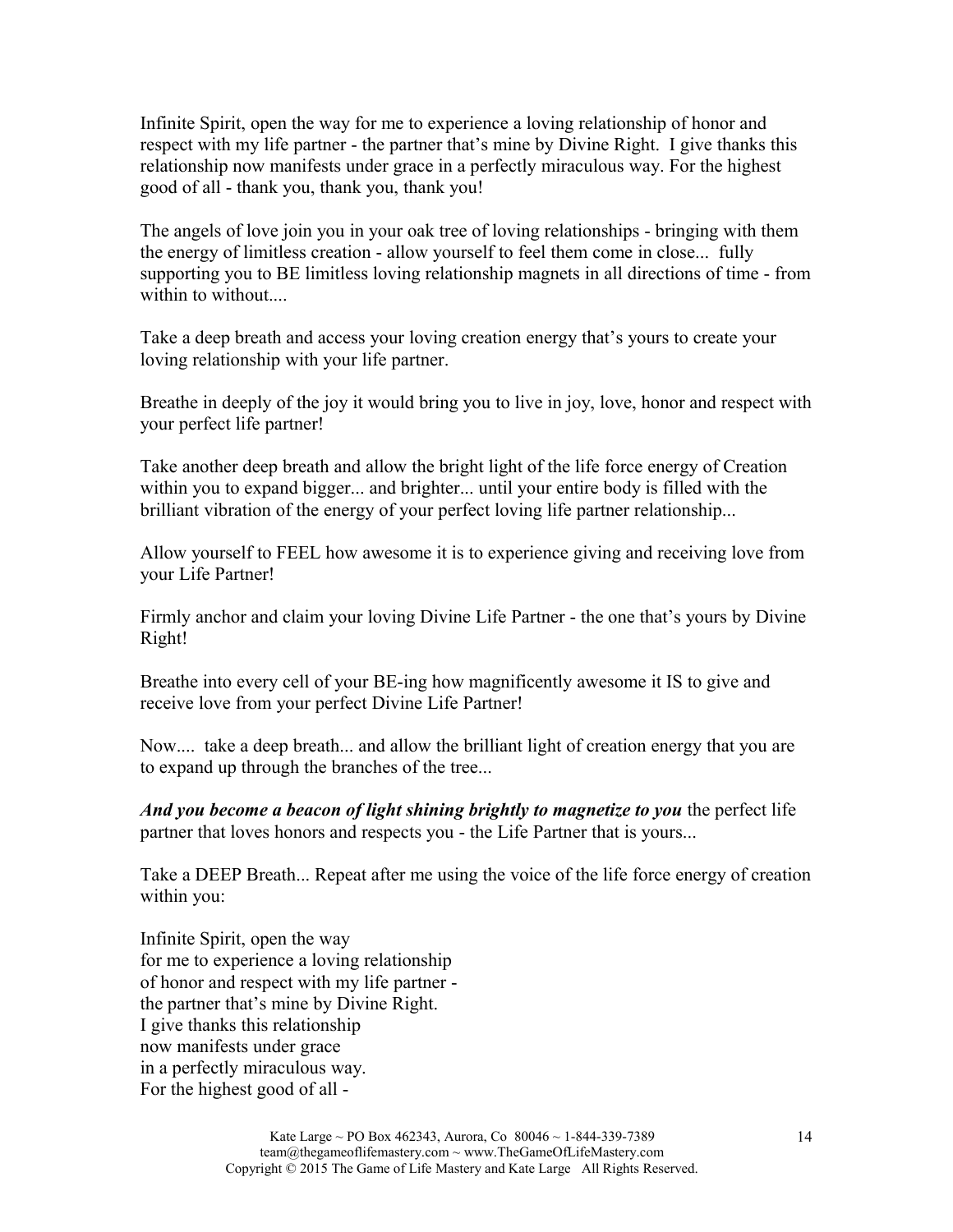thank you, thank you, thank you!

Embrace in deep gratitude, the perfect life partner that is yours by Divine Right.

How Awesome is it to experience BE-ing with your loving Life Partner?

Allow roots from your feet to go deep down into the soils of Mother Earth, down through the rocks, the clay, the water - down to the core healing light of love at her center. And with a deep breath pull that brilliant light back up through the soils to your feet, up your legs, to your heart.

Now... Take a deep breath and thank your angelic assistants... and bring back with you.... the loving vibration of your perfect life partner as you step out of the grounding tree and when you're ready... open your eyes.

Infinite Spirit, open the way for me to experience a loving relationship of honor and respect with my life partner - the partner that's mine by Divine Right. I give thanks this relationship now manifests under grace in a perfectly miraculous way. For the highest good of all - thank you, thank you, thank you!

Give us a definite lead, let us know if there is anything for us to do!

I hold you in the light of being with your loving Life Partner - the life partner that's yours by Divine Right - under grace, in a miraculous way!

So Be It - and it IS!

Demand a lead to guide you to any action steps that may be necessary to create the perfect loving relationship that you're looking for. Then be OPEN to what that lead may be.

Now this template - I used the same template for these treatments. You can modify that you can create a treatment for - maybe its for money, maybe its for a vacation - maybe its for a new car.

Your can alter it, modify it to fit your needs and fit your energy. Ask your angels to help you to really get into that energy of what you want to create and use the words that convey your energy.

The power of Florence's treatments was and is the energy behind them.

Even though I don't know you personally I KNOW - without any doubt at all - that you deserve to have, to be, to experience whatever it is that brings you heart joy. I-KNOW-IT - just like Florence did back when she was in her human body and knows now in spirit - without any doubt!